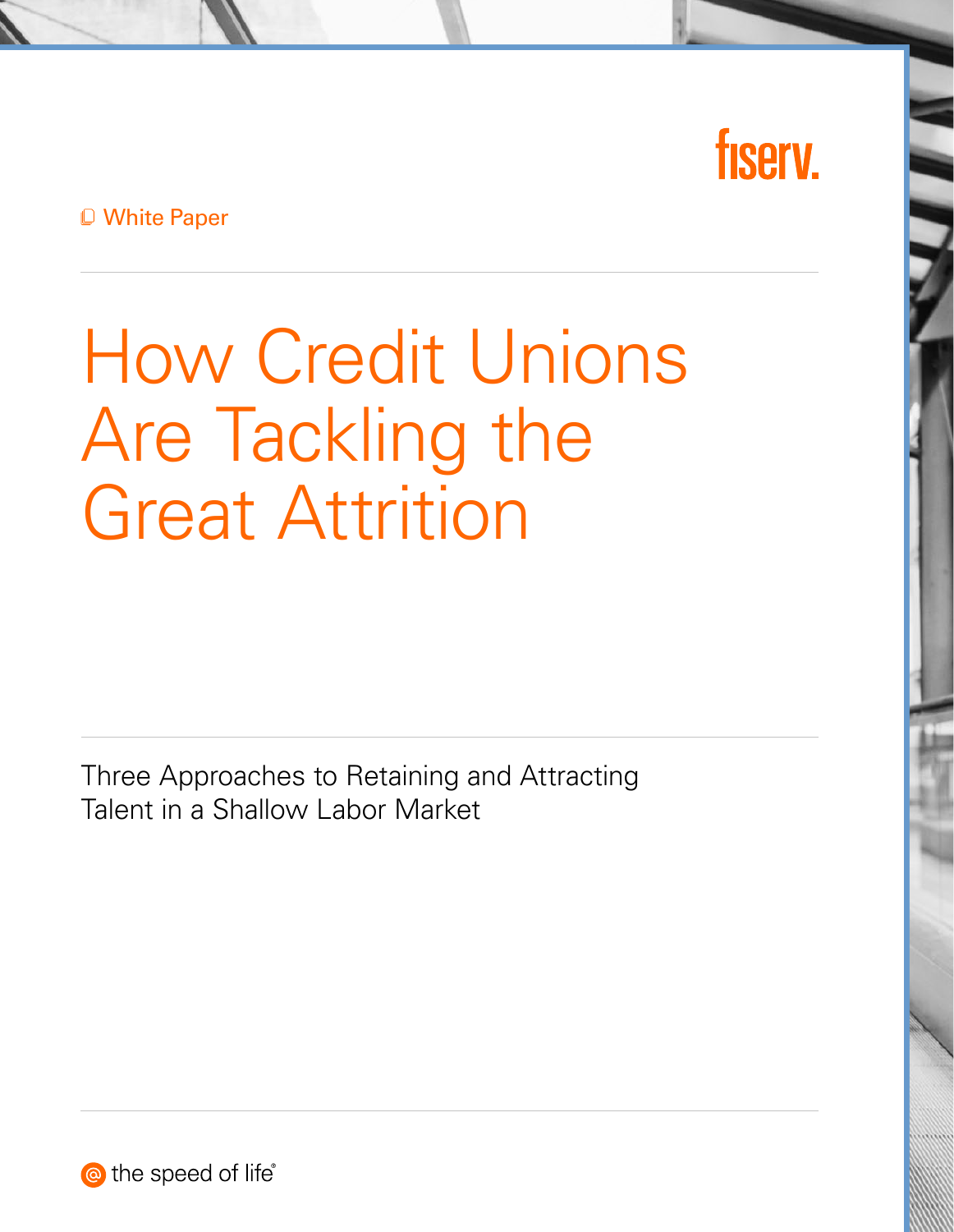The topics of labor shortages, competition for talent and "the great attrition" are front and center as the U.S. continues to struggle from the effects of the COVID-19 pandemic. Even as companies navigate the return-to-office movement or evaluate the benefits of a now-remote workforce, they face the challenges of retaining the people they have today and attracting new associates to the fold. Fiserv talked with our credit union clients about how they are addressing today's employment challenges.

From a global perspective, a September 2021 [McKinsey](https://www.mckinsey.com/business-functions/people-and-organizational-performance/our-insights/great-attrition-or-great-attraction-the-choice-is-yours)  [report,](https://www.mckinsey.com/business-functions/people-and-organizational-performance/our-insights/great-attrition-or-great-attraction-the-choice-is-yours) "'Great Attrition' or 'Great Attraction'? The Choice Is Yours," shows that 40% of employees are at least somewhat likely to leave their current job in the next three to six months. In the U.S., a record 4.4 million people quit their jobs in September 2021, constituting 3% of the workforce, according to the Bureau of Labor Statistics.

When you dig down into what's happening in financial services, you get a view of employees who are increasingly detached from their organization, nearly doubling from 25% in 2020 to 48% in the first quarter of 2021, according to the Employee Viewpoint Survey by Raddon®, a Fiserv company. This level of detachment increases the risk of attrition and could spell trouble in an economy where it can take months to find qualified replacements.



#### Shift in Employee Viewpoints 2019–2021

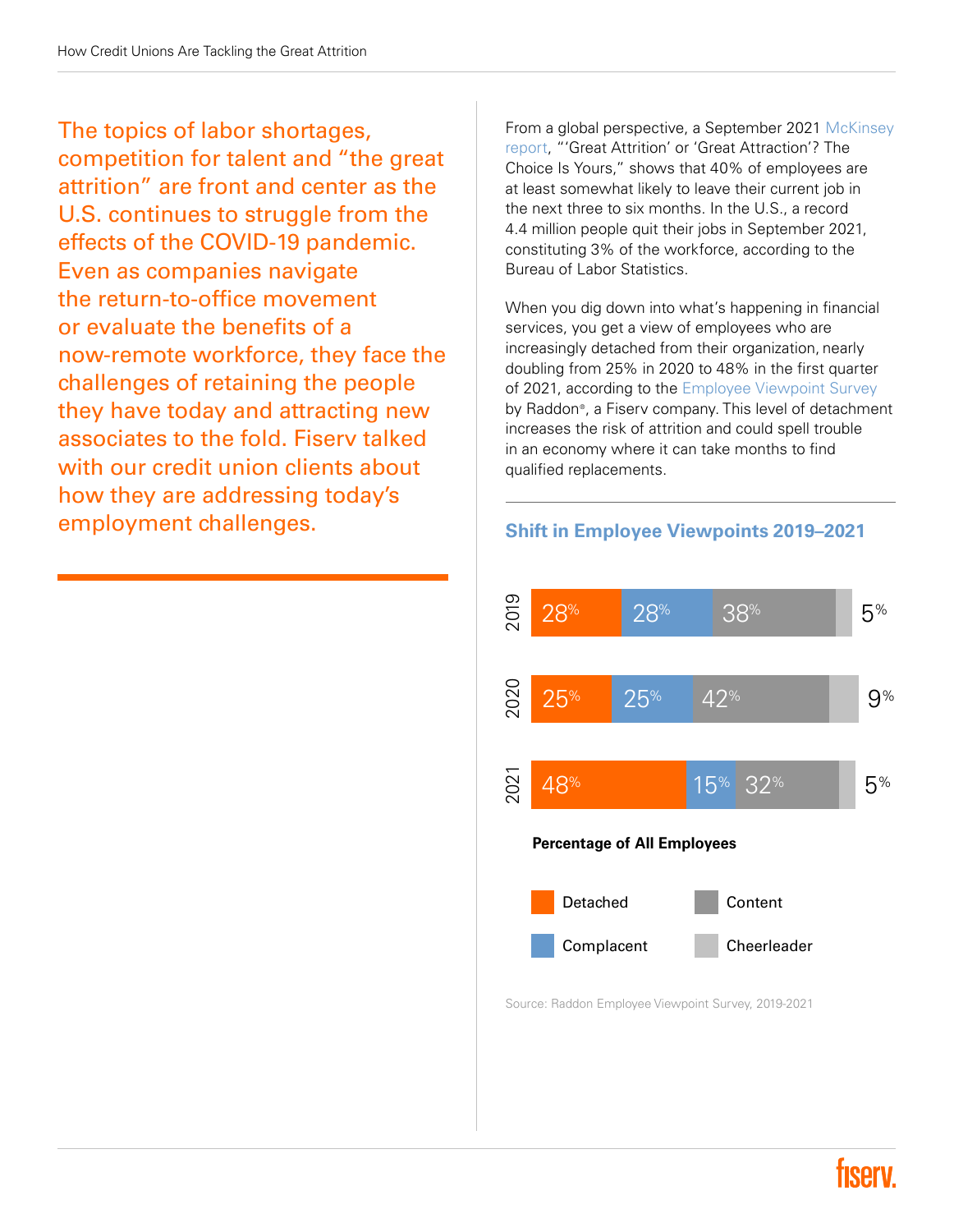While not immune to attrition, credit unions are tapping into a "secret weapon" to counter recent trends related to hiring and retention difficulties – the Credit Union Movement and the long-held belief in "people helping people."

"The staffing challenges for credit unions – well, for companies in general – are really tough right now," said Brentt Moon, CIO of Azura Credit Union in Kansas City, KS. "In our marketplace, there are a lot more jobs available than people looking for jobs, and it's a minefield out there for a lot of companies. We're having to look at benefits, flexibility, work-life balance – all of these things. They were always on our radar, but they've been pushed to the front of our focus. We're analyzing how we run our company, how we work with our employees on things to make it as great of an experience as possible."

## What Credit Unions Are Doing

Azura Credit Union is on the right track in its efforts. According to trends uncovered in the Raddon Employee Viewpoint Survey over the past couple of years, the best way to elevate employee engagement, which in turn leads to better retention, is to make it a priority to emotionally connect with employees and actively demonstrate commitment to their well-being.

Credit unions are naturals at this type of approach because, as not-for-profit organizations, their mission is to serve members, not shareholders. Their foundation is built on giving back and keeping the best interests of their communities and members in mind.

This service-oriented culture appeals to employees and job candidates alike. In fact, the November 2018 Quest for Meaningful Work Survey conducted by [ServiceNow, Inc](https://www.servicenow.com/company/media/press-room/servicenow-psst-boss-heres-what-your-employees-want-most-this-holiday-meaningful-work.html#:~:text=In%20a%20recent%20survey%20conducted,34%20percent).). reveals that over 60% of workers would ask their bosses for more meaningful work – work that makes them feel like they're contributing to a larger goal – than ask for a pay raise.

However, credit unions cannot rely completely on the inherent goodness of their mission to keep employees. A recent video highlights Fiserv credit union clients discussing strategies they are implementing to engage employees and stem the tide of attrition.



#### Joining Forces

No one understands the nature of credit unions better than the people who work there, which makes them experts on identifying those who would thrive in the "people serving people" environment. That's why the credit unions Fiserv talked with rely on employee referrals as a primary way to recruit new team members. Employee referrals also are empowering, as they give associates a sense of contribution and even freedom to surround themselves with people they want to work with.

Call Federal Credit Union, based in Richmond, VA, and ABCO Credit Union in Willingboro, NJ, both turn to employees to help with recruiting.

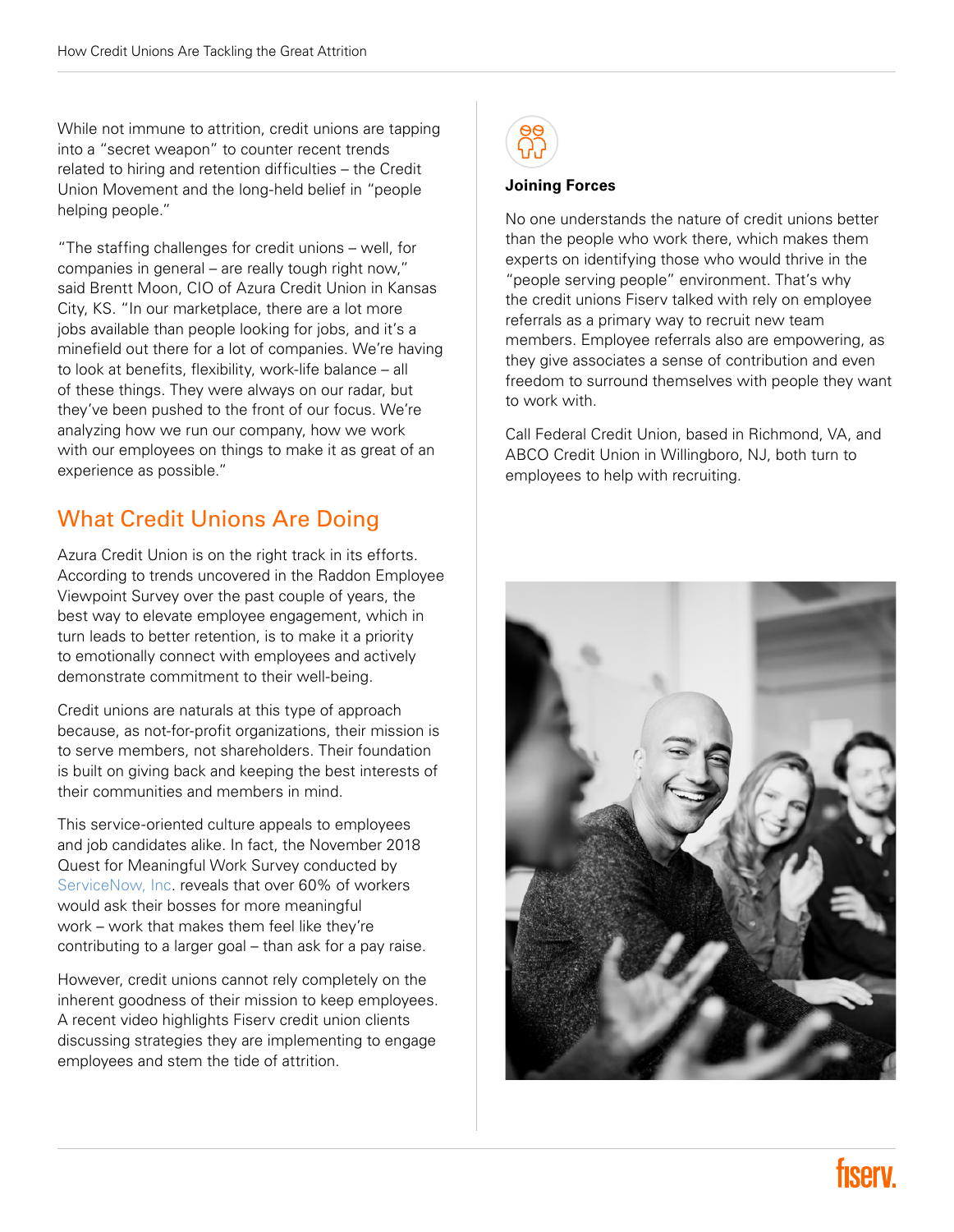"We try to have a culture where people enjoy coming into work and they want to be here," said John West, CEO of Call Federal. "The referral source is important because they bring in the right people, as well."

Margaret Chennault, director of retail operations for Call Federal, added, "Our current employees can refer family members and friends who they know would align with our core beliefs – the credit union people helping people."

Jill Peterson, CEO of ABCO Credit Union, said her organization looks to its membership for potential candidates.

"In terms of acquiring new staff, it's been very difficult for us like it has been for everybody," she said. "We keep plugging away. We're advertising. We're reaching out to our existing staff and even our members saying that there are great opportunities here at ABCO."

Azura Credit Union is taking it a step further and realigning internal resources to focus on recruiting. "One of the things we had to do is shift some marketing resources to recruiting talent," explained Moon. "We have marketing now working with our HR Department to come up with campaigns or messaging that attracts and entices potential employees, and that is a big shift."

One of the things we had to do is shift some marketing resources to recruiting talent. We have marketing now working with our HR Department to come up with campaigns or messaging that attracts and entices potential employees, and that is a big shift."

Brentt Moon CIO, Azura Credit Union



#### Creating Opportunities

By shifting resources to focus on recruiting, the management team at Azura Credit Union is creating new opportunities for growth and learning, another strategy Fiserv credit union clients are using to keep employees engaged.

"One of the great things about Call Federal is you can bring in frontline employees and develop them, so they can actually grow with the credit union and begin to work in other departments," said Chennault. "We've been able to retain some of our frontline employees, and they've been able to move to other departments to build our member relationships in other areas to help the overall success of the credit union."

Moon agrees that providing opportunities is vital for retention. "We make sure to give education opportunities to our staff, let them grow and encourage them to pursue opportunities. Even opportunities outside the credit union are important. Our employees are happy, and we are seeing them grow," he said.

At First Alliance Credit Union based in Rochester, MN, interactive branch kiosks (IBKs) are playing a role in creating opportunity for employees and new hires, said David Schouten, CIO.

"We've all heard about the great resignation trend. We've seen some of that, and what's been great is to have higher-value jobs available for people," he said. "We're able to have higher-paying jobs with more quality. So instead of hiring a lot of tellers who will have a greater amount of turnover, we're hiring more loan officers who contribute more and have better satisfaction with their jobs."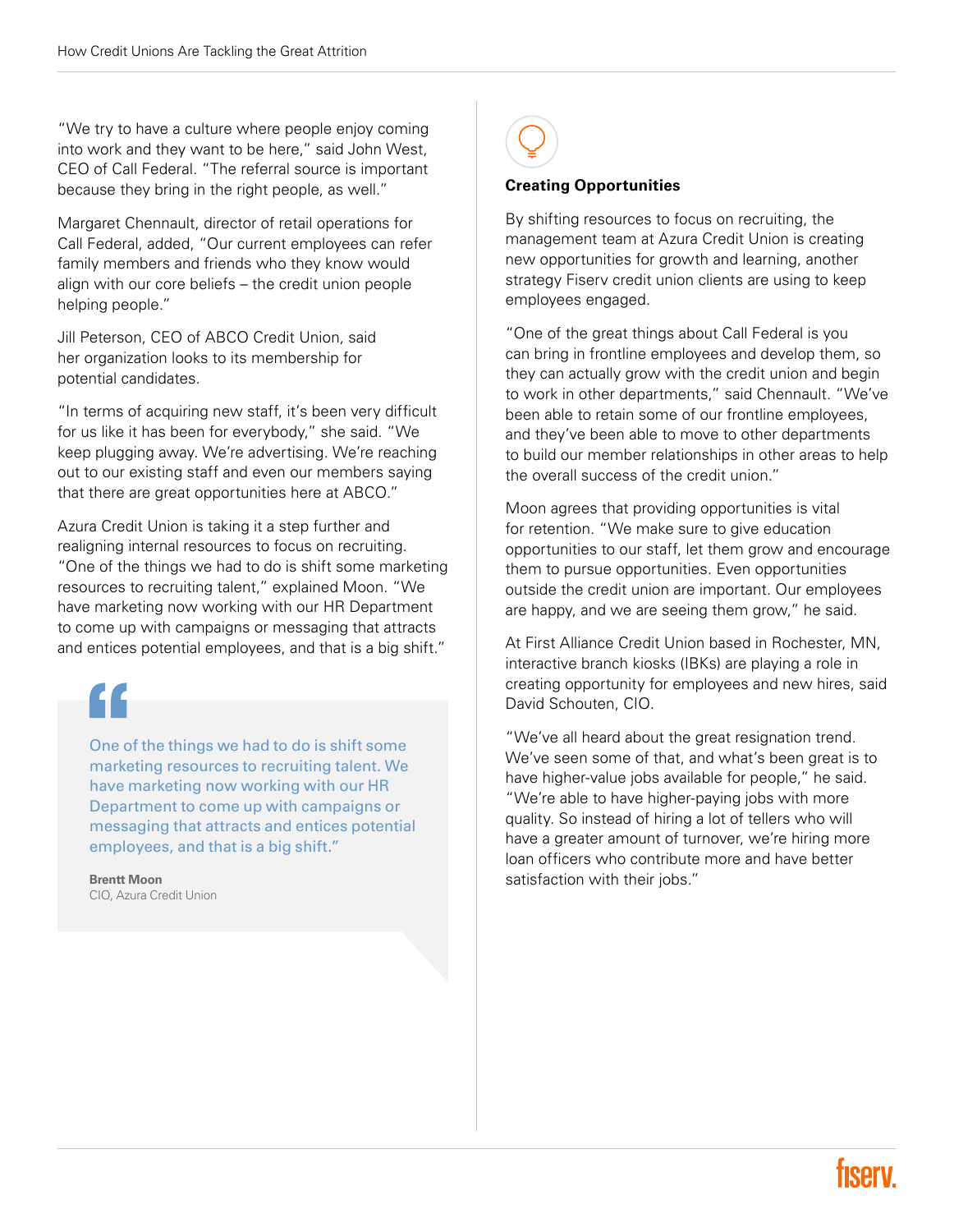

#### Embracing Credit Union Culture

While a variety of strategies are in play at credit unions to attract and retain employees, the clients Fiserv talked with overwhelmingly spoke about the importance of company culture and embracing the "people serving people" mission of credit unions.

"Like every business in America right now, we're facing the challenge of it being difficult to hire and retain our staff," said Peterson. "The retaining part isn't quite as difficult for us because we like to think that we express to our staff how much we value them.

"We try to compensate competitively, but we're also very family oriented. We try to make it easy for people to want to stay with us by providing great benefits, flexibility and understanding, and by demonstrating how much we really care about the people who are part of our ABCO team. We say thank you as often as we can."

Clare Fowler, senior vice president of operations technology at NavyArmy Community Credit Union based in Corpus Christi, TX, said listening to employees about their needs and concerns is an important aspect of keeping them happy.

"We also want to know what they hear from our members," she said. "We encourage and empower our staff to make our members' day. So, with that empowerment and autonomy, our front office can really help that member understand what's going on, educate them a little bit. It's great to see the impact our staff has with members, and that interaction."

Ricardo Acosta, talent development manager at Bright Star Credit Union in Sunrise, FL, said emotionally connecting with employees, practicing empathy and reinforcing the credit union's vision is part of management training.

"We believe that our commitment to 'Bright Service' is not just for our members, but for each other," he said. "It's a culture. It's a mindset. Our management team is trained on conflict resolution, team building, morale and accountability.

"And it's not just a poster on a wall. We actually believe and embrace that initiative in every single thing we do. When we come up with a new procedure, when we come up with a new recruiting strategy, when we come up with a new training class, it's people helping people. And as long as we keep that in mind, that's what makes us a credit union and not just another financial institution."



We believe in 'Bright Service' – not just for our members, but for each other. It's a culture. It's a mindset. Our management team is trained on conflict resolution, team building, morale, accountability."

#### Ricardo Acosta Talent Development Manager, Bright Star Credit Union

### The Credit Union Movement

No one can predict when the waves of people quitting jobs in the U.S. will slow. What the McKinsey study does show, however, is that the top reasons employees quit are not feeling valued by their organizations (54%), not feeling valued by their managers (52%), or not feeling a sense of belonging at work (51%). If employers' only response to attrition is to increase salaries, they are reinforcing the idea that the relationship is transactional.

With a focus on members and relationships rather than transactions, credit unions naturally use the same "people helping people" mindset when it comes to employees. From collaborating with employees on recruiting efforts, to providing growth and development opportunities, and embracing a culture of family and service, the credit unions Fiserv talked with established a culture of connection long before the great attrition began. In doing so, they've been able to weather the challenges and, once again, demonstrate the value of the credit union movement.